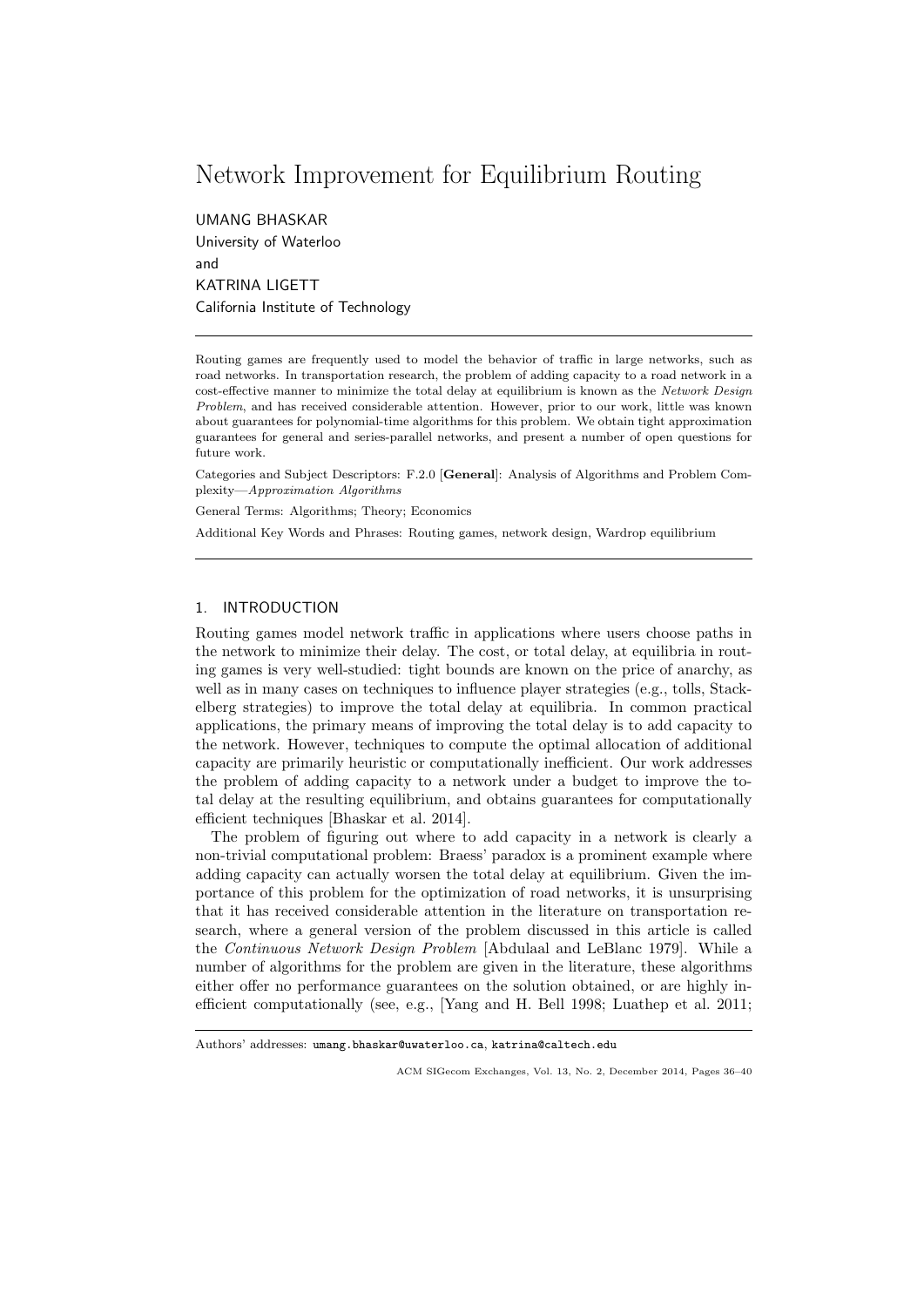Li et al. 2012]). Prior to our work, little was known about the performance of computationally efficient algorithms.

#### 2. PROBLEM DEFINITION

Formally, a routing game is defined by a directed graph  $G = (V, E)$ , a vector of nondecreasing delay functions on the edges  $(l_e)_{e \in E}$ , and a set of triples  $\{(s_i, t_i, d_i)\}_{i \in [k]}$ where each triple denotes the source, sink, and demand for a commodity. We assume players are *nonatomic*: each player controls infinitesimal traffic. Players of commodity *i* choose a route from  $s_i$  to  $t_i$ , and the (infinite) set of such players constitute the demand for commodity i. A strategy profile for the players corresponds to a multicommodity flow  $f$ , and given a flow  $f$ , each player of commodity  $i$  picks an  $s_i$ -t<sub>i</sub> path P to minimize her delay  $\sum_{e \in P} l_e(f_e)$ .

A multi-commodity flow  $f := (f^i)_{i \in [k]}$  where each  $f^i$  is an  $s_i$ - $t_i$  flow of value  $d_i$  is called a valid flow. A valid flow f is called a Wardrop equilibrium if for all  $i \in [k]$  and any  $s_i \cdot t_i$  paths P, Q with  $f_P^i > 0$ ,  $\sum_{e \in P} l_e(f_e) \leq \sum_{e \in Q} l_e(f_e)$ . The Wardrop equilibrium can also be obtained as the solution to a convex program. If all delay functions are strictly increasing, the program is strictly convex, and hence the equilibrium is unique.

To model network improvement, every edge has a capacity  $c_e(\beta_e) := c_e^0 + \mu_e \beta_e$ , where  $\beta_e$  is the money allocated to improving the edge (initially zero),  $c_e^0$  is the initial capacity of the edge, and  $\mu_e$  is the marginal rate of improvement. The latency function on every edge then has the form  $l_e(x, \beta_e) = (x/c_e(\beta_e))^{n_e} + b_e$ . For a given budget  $B \in \mathbb{R}_+$ , a valid allocation is a vector  $\beta = (\beta_e)_{e \in E} \ge 0$  with  $\sum_e \beta_e \le B$ .

For a valid allocation  $\beta$ , let  $f(\beta)$  be the resulting equilibrium with delay functions  $l_e(x, \beta_e)$ . The network improvement problem can then be written as the following mathematical program:

$$
\min_{f,\,\beta} \,\sum_{e} f_e \, l_e(f_e,\beta_e) \quad \text{s.t.} \quad \beta \ge 0, \quad \sum_{e} \beta_e \le B \,, \quad \text{and} \quad f = f(\beta). \tag{1}
$$

In the program above, both the flow f and the allocation  $\beta$  are treated as variables, although the constraints restrict  $f$  to be the unique equilibrium flow. Despite being continuous, the objective function in (1) is non-convex. The feasible region may also be disconnected; both of these make the problem difficult to solve. Despite this, our results give tight approximation guarantees for this problem in a number of cases.

#### 3. OUR CONTRIBUTION

We first consider the problem in general graphs. Here, we show that a simple algorithm that operates by relaxing the constraint that  $f$  be an equilibrium flow in (1) and solves the resulting convex optimization problem, in fact obtains the best possible approximation ratio for instances with affine delay functions ( $n_e = 1$ ) on all edges). $<sup>1</sup>$ </sup>

THEOREM 3.1. We can obtain in polynomial time a  $4/3$ -approximate allocation for instances with affine delay functions, and an  $O(p/\log p)$ -approximate allocation

<sup>&</sup>lt;sup>1</sup>The results of Theorem 3.1 were also independently obtained by Gairing, Harks and Klimm [Gairing et al. 2014].

ACM SIGecom Exchanges, Vol. 13, No. 2, December 2014, Pages 36–40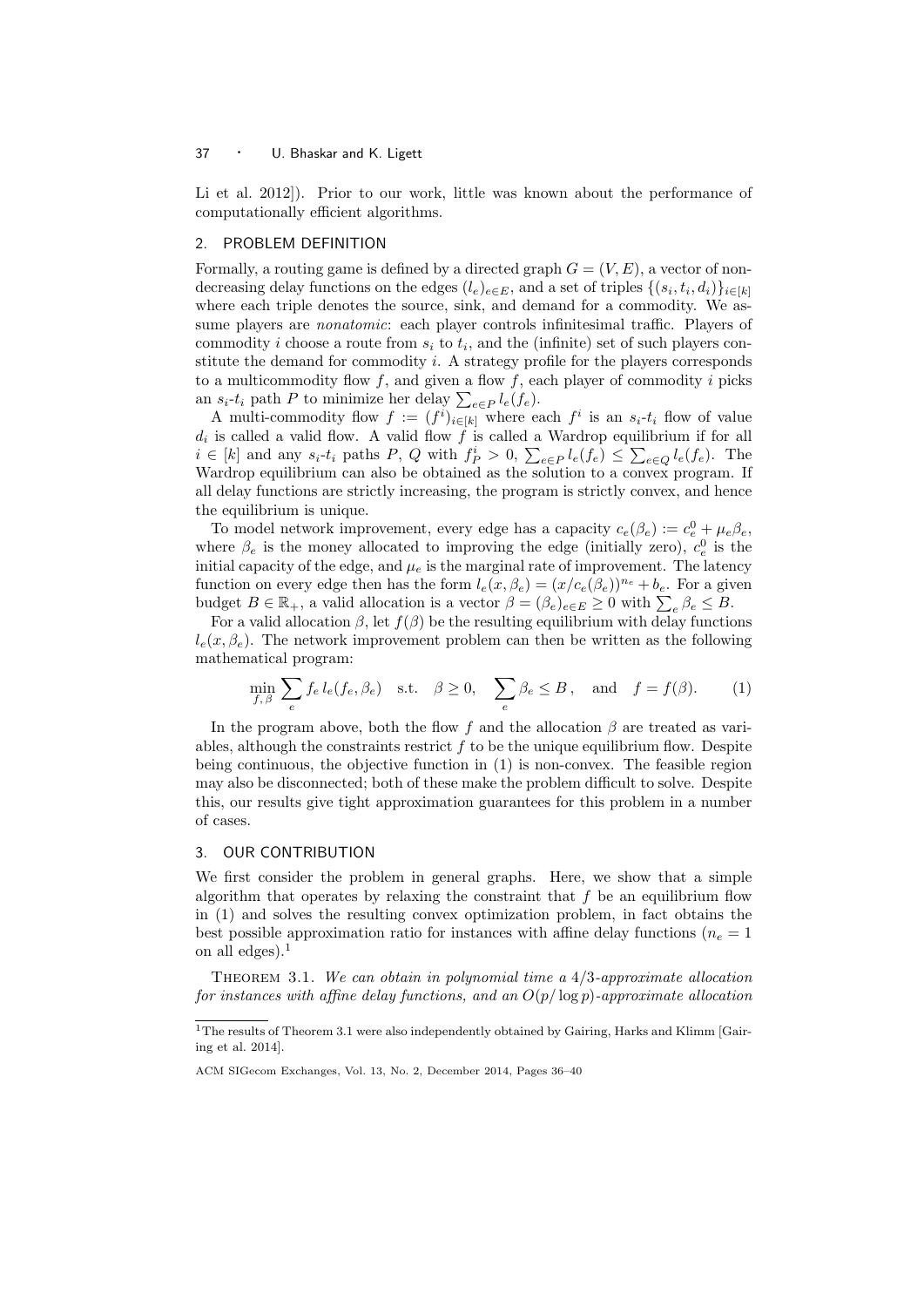for instances with delay functions of degree p. It is NP-hard to obtain an approximation ratio better than  $\frac{1}{3}$ , even in single-commodity instances with affine delays.

The somewhat surprising optimality of the simple algorithm described is proved by showing connections to previous work on routing games in algorithmic game theory. The proof of the approximation ratio uses well-known bounds on the price of anarchy [Roughgarden 2003]. The proof of hardness uses techniques developed, motivated by Braess' paradox, for the problem of removing capacity in a network to reduce the total delay at equilibrium [Roughgarden 2006].

Given the practical relevance of the problem, an immediate question is if in special cases, the 4/3-approximation can be improved upon. In order to circumvent the inapproximability, it is obvious that we must consider restricted topologies. We hence consider the problem in *series-parallel* graphs.<sup>2</sup> Here, we show that in the single-commodity setting, we can in fact get arbitrarily close to the optimal solution in polynomial time (i.e., get an FPTAS).

THEOREM 3.2. For single-commodity routing games on series-parallel graphs with polynomial delay functions, for any  $\epsilon > 0$ , we can obtain a  $(1+\epsilon)$ -approximate allocation in time polynomial in the size of the input and  $1/\epsilon$ .

Our algorithm for Theorem 3.2 uses dynamic programming as well as the structure of series-parallel graphs to obtain the FPTAS. The algorithm consists primarily of three steps. The first step is to modify the mathematical program (1) in two ways. Firstly, we relax the equilibrium constraint in (1) as we did in the proof of Theorem 3.1. Secondly, instead of minimizing the total delay, we modify our objective to minimize the maximum delay over all paths with strictly positive flow. This new objective is a discontinuous function of the flows. However, we show that in series-parallel graphs, the two problems are equivalent: an optimal solution to the second problem is optimal for the original problem as well. The advantage of modifying the problem in this way is to simplify the feasible set. Instead of all valid allocations and flows at equilibrium, our feasible set is now the set of all valid allocations and valid flows.

We then show that we can appropriately discretize this simplified feasible set and search in this discretized space using dynamic programming to obtain a nearoptimal solution to the modified problem. Finally, we show that a near-optimal solution to the modified problem is a near-optimal solution to the original problem as well. A number of technical issues arise in the discretization, such as edges where the marginal rate of improvement is large (and thus a small allocation significantly improves the capacity). We show that these can be dealt with, and obtain a polynomial-time algorithm.

A consequence of Theorem 3.2 is that restricting network topologies can circumvent the 4/3-inapproximability. However, we show that even in series-parallel graphs, the FPTAS is the best possible: the problem is NP-hard. In fact, we show

<sup>&</sup>lt;sup>2</sup>Series-parallel graphs are defined recursively. A single edge  $e = (s, t)$  is a series-parallel graph, with terminals s and t. Two series-parallel graphs can be combined to obtain a new series-parallel graph, either by merging the s-terminals together and the t-terminals together (a parallel-join) or by merging the t-terminal of one graph with the s-terminal of the other (a series-join).

ACM SIGecom Exchanges, Vol. 13, No. 2, December 2014, Pages 36–40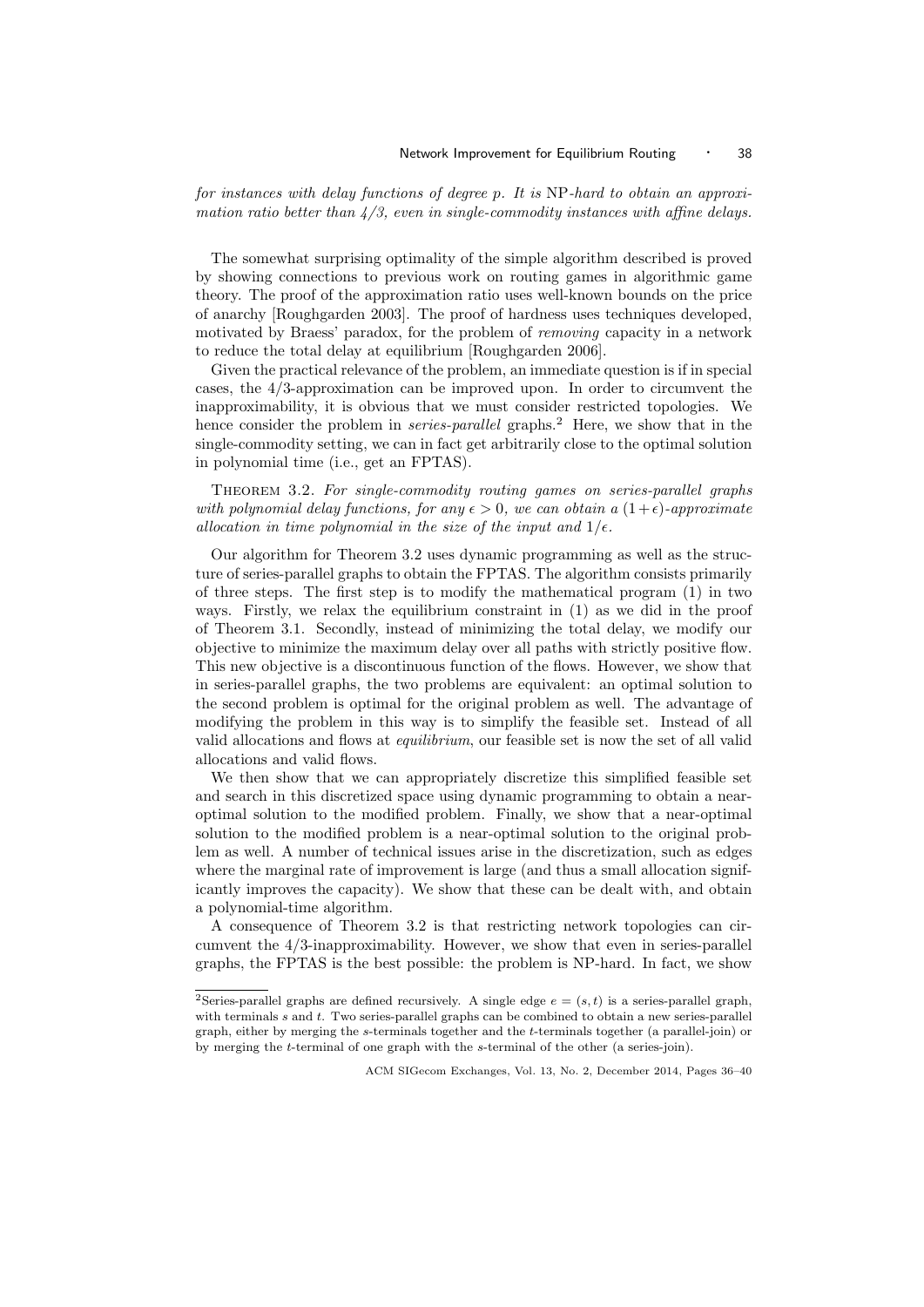## 39 · U. Bhaskar and K. Ligett

NP-hardness for a special case of series-parallel graphs, obtained by joining in series subgraphs consisting of two parallel edges. The proof of hardness is via reduction from PARTITION.

THEOREM 3.3. The network improvement problem is NP-hard, even for singlecommodity routing games on series-parallel graphs with affine delay functions.

## 4. OPEN PROBLEMS

Our work [Bhaskar et al. 2014] presents tight bounds for the settings we consider. There are many open problems and generalizations that follow, and are of interest both theoretically and practically. We present two questions immediately motivated by applications.

Variable demand. If the capacity of a network were expanded, it is natural to suppose that more traffic would use the network. This is called "induced demand," and is frequently a practical concern when expanding capacity in road networks. The price of anarchy with induced demand has been studied previously [Cole et al. 2012]. An open problem is to develop algorithms for network improvement that address induced demand as well.

Other network topologies. Our reduction that establishes a lower bound of  $4/3$  on the approximation guarantee is not applicable if we restrict the graph topology, e.g., if the graph is planar. However, road networks are often planar or nearly so. Can a better approximation guarantee be obtained for planar graphs?

More generally, there are numerous problems in economics and engineering that are naturally expressed as mathematical programs with equilibrium constraints (see, e.g.,[Luo et al. 1996]); network improvement is just one such problem. Such problems are computational in nature, and have received considerable attention in fields such as operations research and engineering. We believe that, as for the network design problem, the tools of algorithmic game theory can contribute to a better understanding of these natural and well-motivated problems.

Acknowledgments. K. Ligett gratefully acknowledges support of an NSF CA-REER Award (1254169), the Charles Lee Powell Foundation, and a Microsoft Research Faculty Fellowship.

## REFERENCES

- Abdulaal, M. and LeBlanc, L. J. 1979. Continuous equilibrium network design models. Transportation Research Part B: Methodological 13, 1, 19–32.
- BHASKAR, U., LIGETT, K., AND SCHULMAN, L. J. 2014. Network improvement for equilibrium routing. In IPCO. 138–149.
- COLE, R., DODIS, Y., AND ROUGHGARDEN, T. 2012. Bottleneck links, variable demand, and the tragedy of the commons. Networks 60, 3, 194–203.
- GAIRING, M., HARKS, T., AND KLIMM, M. 2014. Complexity and approximation of the continuous network design problem. In APPROX/RANDOM. 226–241.
- Li, C., Yang, H., Zhu, D., and Meng, Q. 2012. A global optimization method for continuous network design problems. Transportation Research Part B: Methodological 46, 9, 1144–1158.
- Luathep, P., Sumalee, A., Lam, W. H., Li, Z.-C., and Lo, H. K. 2011. Global optimization method for mixed transportation network design problem: a mixed-integer linear programming approach. Transportation Research Part B: Methodological 45, 5, 808–827.

ACM SIGecom Exchanges, Vol. 13, No. 2, December 2014, Pages 36–40